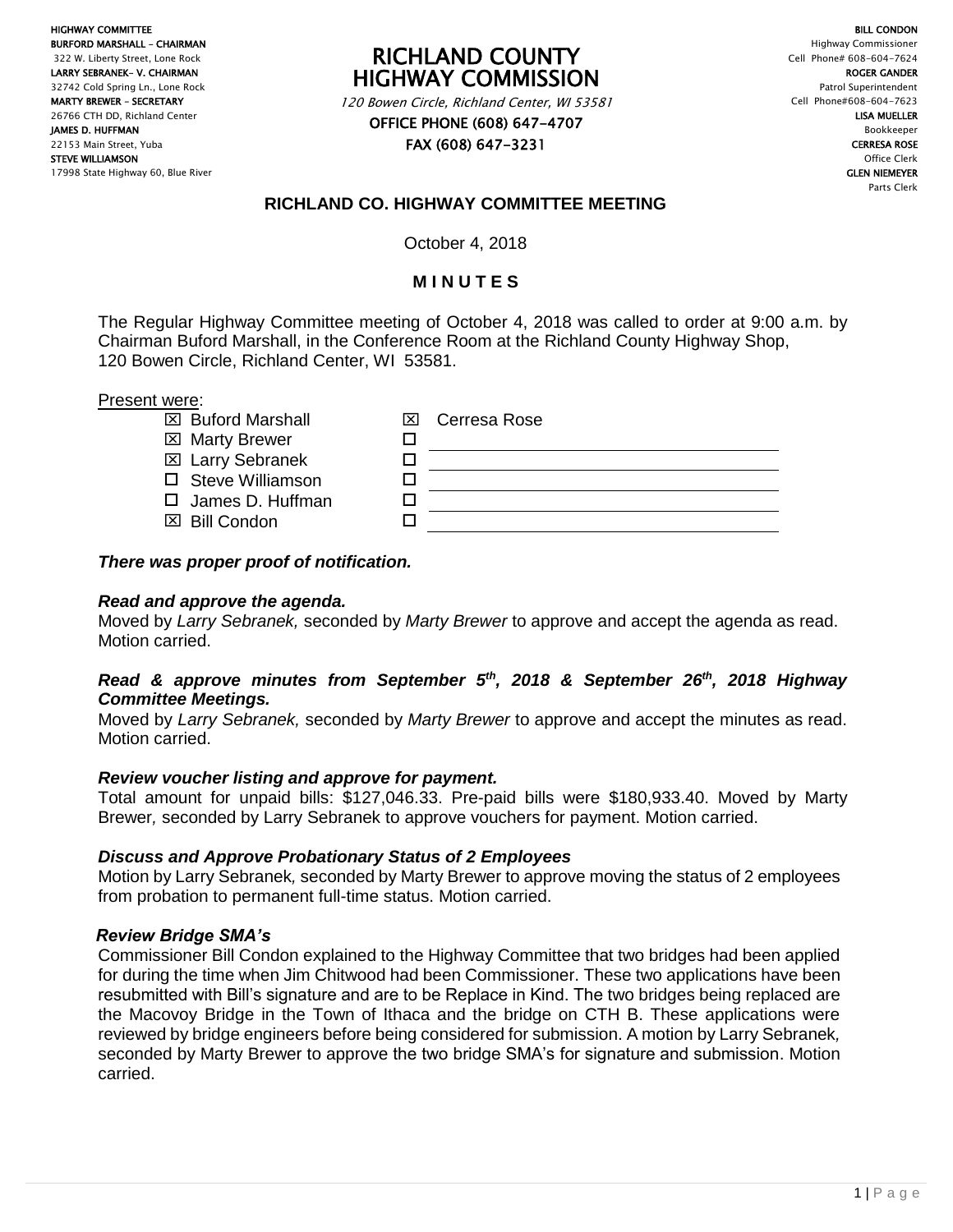### *Discussion on Filling Vacant Positions*

There are many vacant positions that are being filled at the Highway Department. Currently we are looking at a "domino" effect with how positons are being filled since some have been filled internally. The Highway Department currently has ads in the papers for a Shop Foreman, Loader Operator, Patrolmen/Mechanic and will be taking applications until October 22<sup>nd</sup>.

#### *Discussion of Budget*

There will need to be more follow up with the County Board in regards to the Highway budget for 2019. Bill, the Commissioner, expressed concern as to why the County is moving funds from the Highways budget, as well as making sure there is 7% to cover the cost of the increased health insurance.

#### *Discussion of Winter Preparations*

Commissioner Bill Condon informed the Highway Committee that the crews will start mining the sandpit and start the screening and piling process for winter. The intention is to start this process the week of October  $8<sup>th</sup>$ -12<sup>th</sup>. Also an order for pine trees has been placed and will be picked up spring of 2019.

#### *Discussion of Recent Storm Damage & Repairs*

After the recent storms and flooding the Highway Department is estimating the cost of damages around \$80,000. After everything is completed and with no further storm damage this year the estimation is to be around \$120,000-\$130,000 in flood damage repairs. The biggest sections of asphalt that were lost were on County Highway G as well as County Highway CC.

#### *Discussion of Hiring Past Employee Part-Time/Temporary for New Hire Training*

With recent employees retiring with 30+ years of experience the Highway Department would like the option to hire back past employees on a part-time/temporary basis. The Highway Department would like to use these highly skilled past employees to help train and mentor new employees that are filing their vacant positions. Moved by Marty Brewer*,* seconded by Larry Sebranek to approve hiring past employees as part-time/temporary. Motion carried.

#### *Approve Medical Leave for an Employee*

A Highway Department employee, who is currently still on probation, is requesting approval for two days of medical leave for a family emergency involving an immediate family member. Moved by Larry Sebranek*,* seconded by Marty Brewer to approve the medical leave while on probation. Motion carried.

#### *Discussion and Proposal on Sick Leave Policy*

Commissioner Bill Condon brought to the attention of the Highway Committee that the current sick leave policy doesn't allow for sick leave donations or the use of family medical leave until after the employee is off of their probation. Bill would like Finance and the County Board to consider changing or amending the sick leave policy to allow for these coverages. The Highway Committee also brought up the option of possibly giving new employees on probation 6 days of sick leave up front and then after 6 months that's their beginning balance as they accrue sick leave once a month.

#### *Commissioner's report***.**

- *a. State- Update-* State crews are currently working on flood repairs.
- *b. County-Update-* County crews have been assisting with flood repairs. Screening and piling sand will begin next week.

### *Move into closed session 19.85 (1)(c) of the Wisconsin State Statutes for the purpose of job interviews.*

Moved by *Buford Marshall,* seconded by *Larry Sebranek* to move into closed session. Motion carried.

Moved by *Larry Sebranek,* seconded by *Marty Brewer* to return to open session. Motion carried.